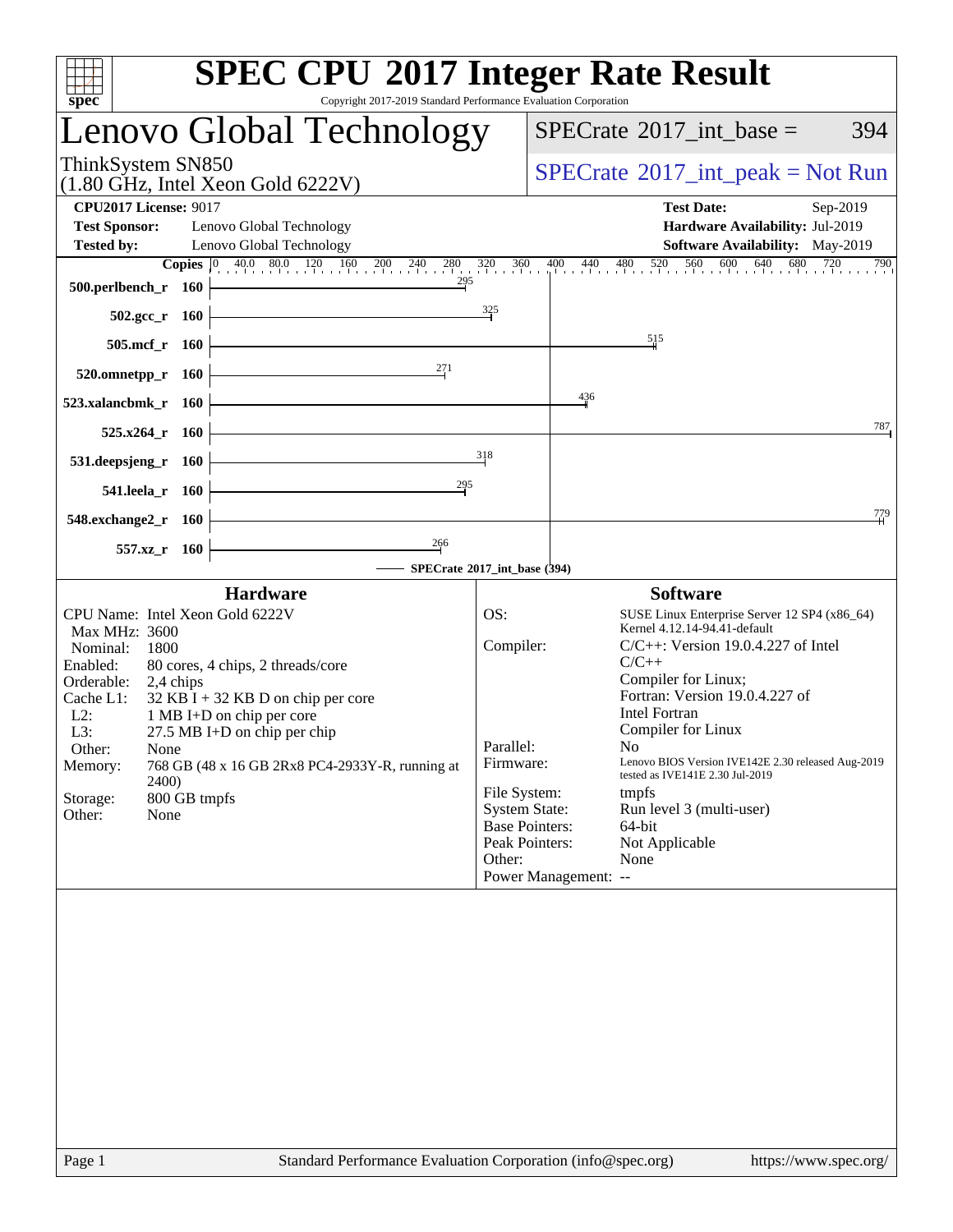

#### **[SPEC CPU](http://www.spec.org/auto/cpu2017/Docs/result-fields.html#SPECCPU2017IntegerRateResult)[2017 Integer Rate Result](http://www.spec.org/auto/cpu2017/Docs/result-fields.html#SPECCPU2017IntegerRateResult)** Copyright 2017-2019 Standard Performance Evaluation Corporation

## Lenovo Global Technology

[SPECrate](http://www.spec.org/auto/cpu2017/Docs/result-fields.html#SPECrate2017intbase)®2017 int\_base =  $394$ 

(1.80 GHz, Intel Xeon Gold 6222V) ThinkSystem SN850<br>  $\begin{array}{c}\n\text{SPECTI} \text{Ent} & \text{SPECTI} \text{S/N} \\
\text{SPECTI} \text{Ent} & \text{peak} = \text{Not Run} \\
\end{array}$ 

**[Test Sponsor:](http://www.spec.org/auto/cpu2017/Docs/result-fields.html#TestSponsor)** Lenovo Global Technology **[Hardware Availability:](http://www.spec.org/auto/cpu2017/Docs/result-fields.html#HardwareAvailability)** Jul-2019

**[CPU2017 License:](http://www.spec.org/auto/cpu2017/Docs/result-fields.html#CPU2017License)** 9017 **[Test Date:](http://www.spec.org/auto/cpu2017/Docs/result-fields.html#TestDate)** Sep-2019

**[Tested by:](http://www.spec.org/auto/cpu2017/Docs/result-fields.html#Testedby)** Lenovo Global Technology **[Software Availability:](http://www.spec.org/auto/cpu2017/Docs/result-fields.html#SoftwareAvailability)** May-2019

#### **[Results Table](http://www.spec.org/auto/cpu2017/Docs/result-fields.html#ResultsTable)**

|                                                   |                                                           |                |       | <b>Base</b>    |            |                | <b>Peak</b> |               |                |              |                |              |                |              |
|---------------------------------------------------|-----------------------------------------------------------|----------------|-------|----------------|------------|----------------|-------------|---------------|----------------|--------------|----------------|--------------|----------------|--------------|
| <b>Benchmark</b>                                  | <b>Copies</b>                                             | <b>Seconds</b> | Ratio | <b>Seconds</b> | Ratio      | <b>Seconds</b> | Ratio       | <b>Copies</b> | <b>Seconds</b> | <b>Ratio</b> | <b>Seconds</b> | <b>Ratio</b> | <b>Seconds</b> | <b>Ratio</b> |
| 500.perlbench_r                                   | 160                                                       | 863            | 295   | 862            | 295<br>862 |                | 296         |               |                |              |                |              |                |              |
| $502.\text{gcc}$ _r                               | 160                                                       | 698            | 325   | 698            | 325        | 696            | 325         |               |                |              |                |              |                |              |
| $505$ .mcf r                                      | 160                                                       | 502            | 515   | 504            | 513        | 501            | 516         |               |                |              |                |              |                |              |
| 520.omnetpp_r                                     | 160                                                       | 774            | 271   | 774            | 271        | 772            | 272         |               |                |              |                |              |                |              |
| 523.xalancbmk r                                   | 160                                                       | 387            | 436   | 388            | 436        | 389            | 434         |               |                |              |                |              |                |              |
| 525.x264 r                                        | 160                                                       | 356            | 787   | 356            | 787        | 355            | 788         |               |                |              |                |              |                |              |
| 531.deepsjeng_r                                   | 160                                                       | 577            | 318   | 577            | 318        | 577            | 318         |               |                |              |                |              |                |              |
| 541.leela r                                       | 160                                                       | 899            | 295   | 899            | 295        | 900            | 294         |               |                |              |                |              |                |              |
| 548.exchange2_r                                   | 160                                                       | 542            | 774   | 538            | 779        | 538            | 779         |               |                |              |                |              |                |              |
| 557.xz r                                          | 160<br>648<br>647<br>267<br>266<br>649                    |                |       |                | 266        |                |             |               |                |              |                |              |                |              |
| $SPECrate^{\circ}2017$ int base =<br>394          |                                                           |                |       |                |            |                |             |               |                |              |                |              |                |              |
|                                                   | $SPECrate$ <sup>®</sup> 2017_int_peak =<br><b>Not Run</b> |                |       |                |            |                |             |               |                |              |                |              |                |              |
| $\sim$ $\sim$<br>$\sim$ $\sim$<br>.<br>- - -<br>. |                                                           |                |       |                |            |                |             |               |                |              |                |              |                |              |

Results appear in the [order in which they were run](http://www.spec.org/auto/cpu2017/Docs/result-fields.html#RunOrder). Bold underlined text [indicates a median measurement](http://www.spec.org/auto/cpu2017/Docs/result-fields.html#Median).

#### **[Submit Notes](http://www.spec.org/auto/cpu2017/Docs/result-fields.html#SubmitNotes)**

 The numactl mechanism was used to bind copies to processors. The config file option 'submit' was used to generate numactl commands to bind each copy to a specific processor. For details, please see the config file.

### **[Operating System Notes](http://www.spec.org/auto/cpu2017/Docs/result-fields.html#OperatingSystemNotes)**

 Stack size set to unlimited using "ulimit -s unlimited" Tmpfs filesystem can be set with: mount -t tmpfs -o size=800g tmpfs /home Process tuning setting: echo 50000 > /proc/sys/kernel/sched\_cfs\_bandwidth slice us echo 240000000 > /proc/sys/kernel/sched\_latency\_ns echo 5000000 > /proc/sys/kernel/sched\_migration\_cost\_ns echo 100000000 > /proc/sys/kernel/sched\_min\_granularity\_ns echo 150000000 > /proc/sys/kernel/sched\_wakeup\_granularity\_ns echo 0 > /proc/sys/kernel/numa\_balancing

### **[General Notes](http://www.spec.org/auto/cpu2017/Docs/result-fields.html#GeneralNotes)**

Environment variables set by runcpu before the start of the run: LD\_LIBRARY\_PATH = "/home/cpu2017-1.0.5-ic19.0u4/lib/intel64"

 Binaries compiled on a system with 1x Intel Core i9-799X CPU + 32GB RAM memory using Redhat Enterprise Linux 7.5 Transparent Huge Pages enabled by default Prior to runcpu invocation

**(Continued on next page)**

| Page 2 | Standard Performance Evaluation Corporation (info@spec.org) | https://www.spec.org/ |
|--------|-------------------------------------------------------------|-----------------------|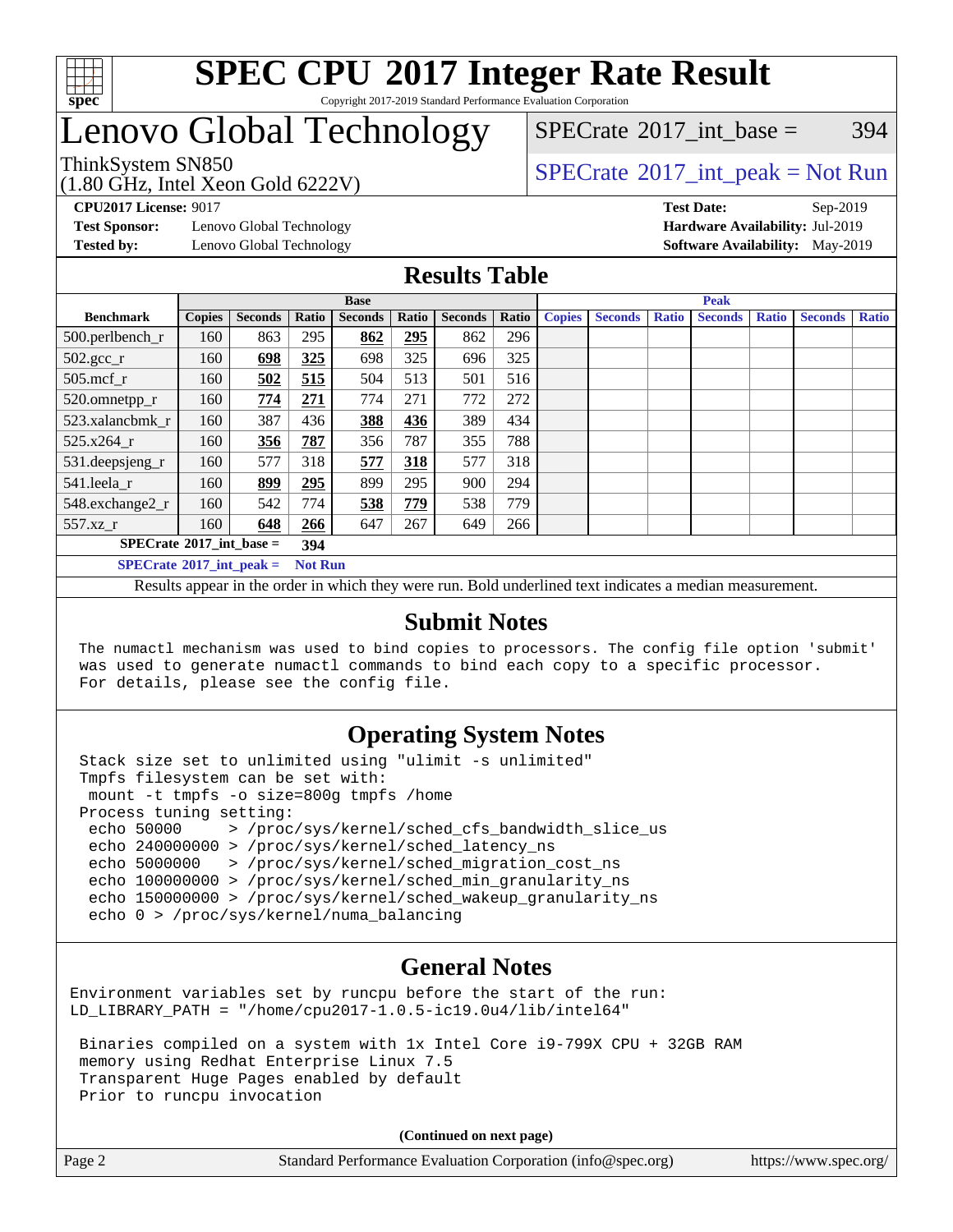

Copyright 2017-2019 Standard Performance Evaluation Corporation

## Lenovo Global Technology

ThinkSystem SN850<br>  $SPECrate^{\circ}2017$  $SPECrate^{\circ}2017$ \_int\_peak = Not Run [SPECrate](http://www.spec.org/auto/cpu2017/Docs/result-fields.html#SPECrate2017intbase)<sup>®</sup>2017 int base = 394

(1.80 GHz, Intel Xeon Gold 6222V)

**[CPU2017 License:](http://www.spec.org/auto/cpu2017/Docs/result-fields.html#CPU2017License)** 9017 **[Test Date:](http://www.spec.org/auto/cpu2017/Docs/result-fields.html#TestDate)** Sep-2019

**[Test Sponsor:](http://www.spec.org/auto/cpu2017/Docs/result-fields.html#TestSponsor)** Lenovo Global Technology **[Hardware Availability:](http://www.spec.org/auto/cpu2017/Docs/result-fields.html#HardwareAvailability)** Jul-2019 **[Tested by:](http://www.spec.org/auto/cpu2017/Docs/result-fields.html#Testedby)** Lenovo Global Technology **[Software Availability:](http://www.spec.org/auto/cpu2017/Docs/result-fields.html#SoftwareAvailability)** May-2019

Page 3 Standard Performance Evaluation Corporation [\(info@spec.org\)](mailto:info@spec.org) <https://www.spec.org/> **[General Notes \(Continued\)](http://www.spec.org/auto/cpu2017/Docs/result-fields.html#GeneralNotes)** Filesystem page cache synced and cleared with: sync; echo 3> /proc/sys/vm/drop\_caches runcpu command invoked through numactl i.e.: numactl --interleave=all runcpu <etc> NA: The test sponsor attests, as of date of publication, that CVE-2017-5754 (Meltdown) is mitigated in the system as tested and documented. Yes: The test sponsor attests, as of date of publication, that CVE-2017-5753 (Spectre variant 1) is mitigated in the system as tested and documented. Yes: The test sponsor attests, as of date of publication, that CVE-2017-5715 (Spectre variant 2) is mitigated in the system as tested and documented. Yes: The test sponsor attests, as of date of publication, that CVE-2018-3640 (Spectre variant 3a) is mitigated in the system as tested and documented. Yes: The test sponsor attests, as of date of publication, that CVE-2018-3639 (Spectre variant 4) is mitigated in the system as tested and documented. **[Platform Notes](http://www.spec.org/auto/cpu2017/Docs/result-fields.html#PlatformNotes)** BIOS configuration: Choose Operating Mode set to Maximum Performance Trusted Execution Technology set to Enable SNC set to Enable Sysinfo program /home/cpu2017-1.0.5-ic19.0u4/bin/sysinfo Rev: r5974 of 2018-05-19 9bcde8f2999c33d61f64985e45859ea9 running on linux-uwth Sat Sep 14 12:32:31 2019 SUT (System Under Test) info as seen by some common utilities. For more information on this section, see <https://www.spec.org/cpu2017/Docs/config.html#sysinfo> From /proc/cpuinfo model name : Intel(R) Xeon(R) Gold 6222V CPU @ 1.80GHz 4 "physical id"s (chips) 160 "processors" cores, siblings (Caution: counting these is hw and system dependent. The following excerpts from /proc/cpuinfo might not be reliable. Use with caution.) cpu cores : 20 siblings : 40 physical 0: cores 0 1 2 3 4 8 9 10 11 12 16 17 18 19 20 24 25 26 27 28 physical 1: cores 0 1 2 3 4 8 9 10 11 12 16 17 18 19 20 24 25 26 27 28 physical 2: cores 0 1 2 3 4 8 9 10 11 12 16 17 18 19 20 24 25 26 27 28 physical 3: cores 0 1 2 3 4 8 9 10 11 12 16 17 18 19 20 24 25 26 27 28 From lscpu: Architecture: x86\_64 CPU op-mode(s): 32-bit, 64-bit Byte Order: Little Endian **(Continued on next page)**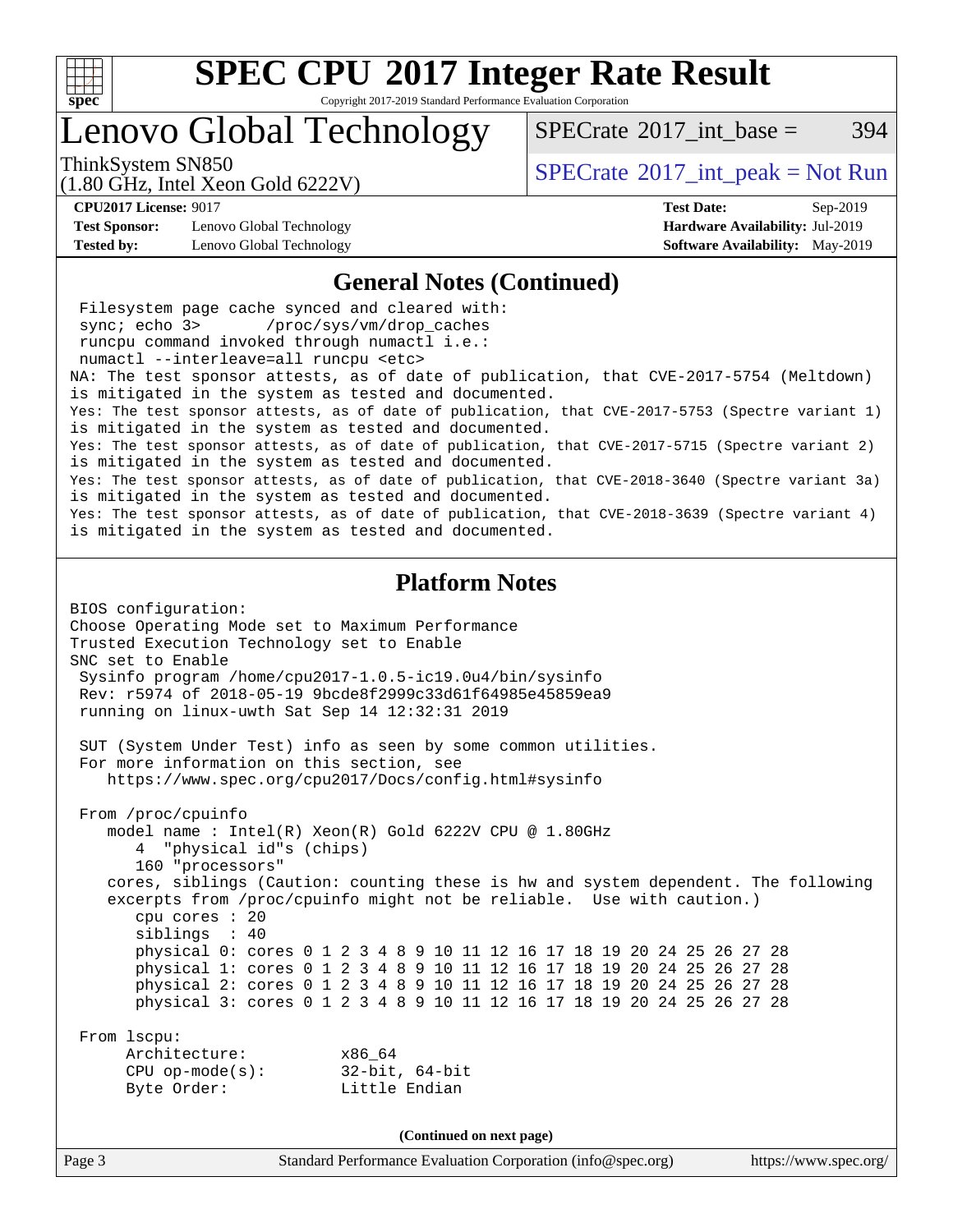

Copyright 2017-2019 Standard Performance Evaluation Corporation

Lenovo Global Technology

 $SPECTate$ <sup>®</sup>[2017\\_int\\_base =](http://www.spec.org/auto/cpu2017/Docs/result-fields.html#SPECrate2017intbase) 394

(1.80 GHz, Intel Xeon Gold 6222V)

ThinkSystem SN850<br>(1.80 GHz, Intel Year Gald 6222V) [SPECrate](http://www.spec.org/auto/cpu2017/Docs/result-fields.html#SPECrate2017intpeak)®[2017\\_int\\_peak = N](http://www.spec.org/auto/cpu2017/Docs/result-fields.html#SPECrate2017intpeak)ot Run

**[Test Sponsor:](http://www.spec.org/auto/cpu2017/Docs/result-fields.html#TestSponsor)** Lenovo Global Technology **[Hardware Availability:](http://www.spec.org/auto/cpu2017/Docs/result-fields.html#HardwareAvailability)** Jul-2019 **[Tested by:](http://www.spec.org/auto/cpu2017/Docs/result-fields.html#Testedby)** Lenovo Global Technology **[Software Availability:](http://www.spec.org/auto/cpu2017/Docs/result-fields.html#SoftwareAvailability)** May-2019

**[CPU2017 License:](http://www.spec.org/auto/cpu2017/Docs/result-fields.html#CPU2017License)** 9017 **[Test Date:](http://www.spec.org/auto/cpu2017/Docs/result-fields.html#TestDate)** Sep-2019

#### **[Platform Notes \(Continued\)](http://www.spec.org/auto/cpu2017/Docs/result-fields.html#PlatformNotes)**

| CPU(s):                         | 160                                                                                  |
|---------------------------------|--------------------------------------------------------------------------------------|
| On-line CPU(s) list:            | $0 - 159$                                                                            |
| Thread(s) per core:             | 2                                                                                    |
| Core(s) per socket:             | 20                                                                                   |
| Socket(s):                      | 4                                                                                    |
| NUMA node(s):                   | 8                                                                                    |
| Vendor ID:                      | GenuineIntel                                                                         |
| CPU family:                     | 6                                                                                    |
| Model:                          | 85                                                                                   |
| Model name:                     | $Intel(R) Xeon(R) Gold 6222V CPU @ 1.80GHz$                                          |
| Stepping:                       | 7                                                                                    |
| CPU MHz:                        | 1800.000                                                                             |
| CPU max MHz:                    | 3600.0000                                                                            |
| CPU min MHz:                    | 800.0000                                                                             |
| BogoMIPS:                       | 3600.00                                                                              |
| Virtualization:                 | $VT - x$                                                                             |
| L1d cache:                      | 32K                                                                                  |
| Lli cache:                      | 32K                                                                                  |
| $L2$ cache:                     | 1024K                                                                                |
| L3 cache:<br>NUMA node0 CPU(s): | 28160K<br>$0-2, 5, 6, 10-12, 15, 16, 80-82, 85, 86, 90-92, 95, 96$                   |
| NUMA nodel CPU(s):              | 3, 4, 7-9, 13, 14, 17-19, 83, 84, 87-89, 93, 94, 97-99                               |
| NUMA node2 CPU(s):              | 20-22, 25, 26, 30-32, 35, 36, 100-102, 105, 106, 110-112, 115, 116                   |
| NUMA node3 CPU(s):              | 23, 24, 27-29, 33, 34, 37-39, 103, 104, 107-109, 113, 114, 117-119                   |
| NUMA node4 CPU(s):              | 40-42, 45, 46, 50-52, 55, 56, 120-122, 125, 126, 130-132, 135, 136                   |
| NUMA $node5$ $CPU(s)$ :         | 43, 44, 47-49, 53, 54, 57-59, 123, 124, 127-129, 133, 134, 137-139                   |
| NUMA node6 CPU(s):              | 60-62, 65, 66, 70-72, 75, 76, 140-142, 145, 146, 150-152, 155, 156                   |
| NUMA node7 CPU(s):              | 63, 64, 67-69, 73, 74, 77-79, 143, 144, 147-149, 153, 154, 157-159                   |
| Flags:                          | fpu vme de pse tsc msr pae mce cx8 apic sep mtrr pge mca cmov                        |
|                                 | pat pse36 clflush dts acpi mmx fxsr sse sse2 ss ht tm pbe syscall nx pdpelgb rdtscp  |
|                                 | lm constant_tsc art arch_perfmon pebs bts rep_good nopl xtopology nonstop_tsc cpuid  |
|                                 | aperfmperf pni pclmulqdq dtes64 ds_cpl vmx smx est tm2 ssse3 sdbg fma cx16 xtpr pdcm |
|                                 | pcid dca sse4_1 sse4_2 x2apic movbe popcnt tsc_deadline_timer aes xsave avx f16c     |
|                                 | rdrand lahf_lm abm 3dnowprefetch cpuid_fault epb cat_13 cdp_13 invpcid_single        |
|                                 | intel_ppin ssbd mba ibrs ibpb stibp tpr_shadow vnmi flexpriority ept vpid fsgsbase   |
|                                 | tsc_adjust bmil hle avx2 smep bmi2 erms invpcid rtm cqm mpx rdt_a avx512f avx512dq   |
|                                 | rdseed adx smap clflushopt clwb intel_pt avx512cd avx512bw avx512vl xsaveopt xsavec  |
|                                 | xgetbvl xsaves cqm_llc cqm_occup_llc cqm_mbm_total cqm_mbm_local dtherm ida arat pln |
|                                 | pts pku ospke avx512_vnni flush_l1d arch_capabilities                                |
| /proc/cpuinfo cache data        |                                                                                      |
| cache size : 28160 KB           |                                                                                      |
|                                 |                                                                                      |
|                                 | From numactl --hardware WARNING: a numactl 'node' might or might not correspond to a |
| physical chip.                  |                                                                                      |
| $available: 8 nodes (0-7)$      |                                                                                      |
|                                 | node 0 cpus: 0 1 2 5 6 10 11 12 15 16 80 81 82 85 86 90 91 92 95 96                  |
|                                 |                                                                                      |
|                                 | (Continued on next page)                                                             |

Page 4 Standard Performance Evaluation Corporation [\(info@spec.org\)](mailto:info@spec.org) <https://www.spec.org/>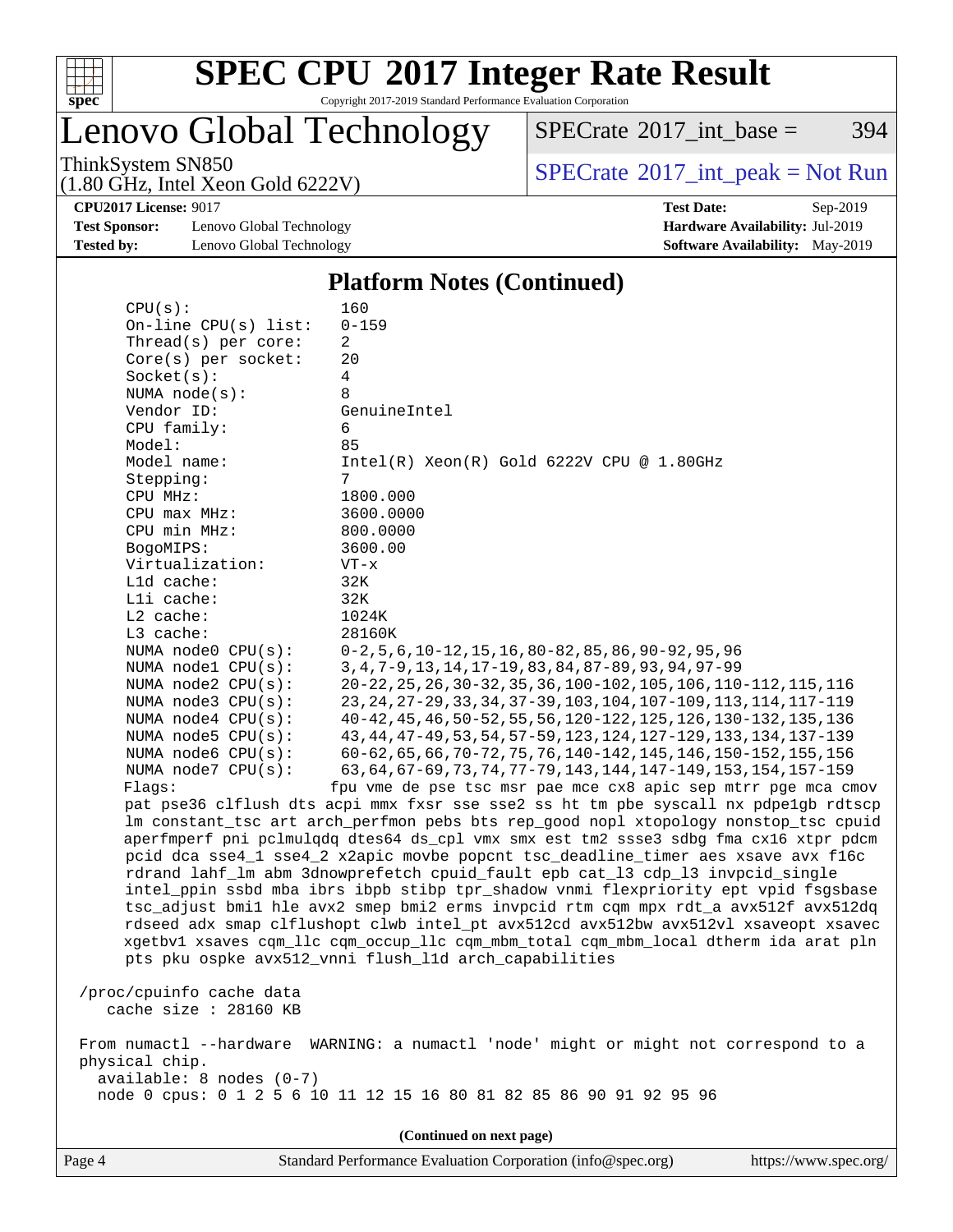

Copyright 2017-2019 Standard Performance Evaluation Corporation

## Lenovo Global Technology

 $SPECTate$ <sup>®</sup>[2017\\_int\\_base =](http://www.spec.org/auto/cpu2017/Docs/result-fields.html#SPECrate2017intbase) 394

(1.80 GHz, Intel Xeon Gold 6222V)

ThinkSystem SN850<br>(1.80 GHz, Intel Xeon Gold 6222V) [SPECrate](http://www.spec.org/auto/cpu2017/Docs/result-fields.html#SPECrate2017intpeak)®[2017\\_int\\_peak = N](http://www.spec.org/auto/cpu2017/Docs/result-fields.html#SPECrate2017intpeak)ot Run

**[Test Sponsor:](http://www.spec.org/auto/cpu2017/Docs/result-fields.html#TestSponsor)** Lenovo Global Technology **[Hardware Availability:](http://www.spec.org/auto/cpu2017/Docs/result-fields.html#HardwareAvailability)** Jul-2019 **[Tested by:](http://www.spec.org/auto/cpu2017/Docs/result-fields.html#Testedby)** Lenovo Global Technology **[Software Availability:](http://www.spec.org/auto/cpu2017/Docs/result-fields.html#SoftwareAvailability)** May-2019

**[CPU2017 License:](http://www.spec.org/auto/cpu2017/Docs/result-fields.html#CPU2017License)** 9017 **[Test Date:](http://www.spec.org/auto/cpu2017/Docs/result-fields.html#TestDate)** Sep-2019

#### **[Platform Notes \(Continued\)](http://www.spec.org/auto/cpu2017/Docs/result-fields.html#PlatformNotes)**

|                                    | node 0 size: 96367 MB                                                              |                |                         |         |        |     |    |  |                          |  |  |  |  |  |
|------------------------------------|------------------------------------------------------------------------------------|----------------|-------------------------|---------|--------|-----|----|--|--------------------------|--|--|--|--|--|
|                                    | node 0 free: 95947 MB                                                              |                |                         |         |        |     |    |  |                          |  |  |  |  |  |
|                                    | node 1 cpus: 3 4 7 8 9 13 14 17 18 19 83 84 87 88 89 93 94 97 98 99                |                |                         |         |        |     |    |  |                          |  |  |  |  |  |
|                                    | node 1 size: 96758 MB                                                              |                |                         |         |        |     |    |  |                          |  |  |  |  |  |
|                                    | node 1 free: 96488 MB                                                              |                |                         |         |        |     |    |  |                          |  |  |  |  |  |
|                                    | node 2 cpus: 20 21 22 25 26 30 31 32 35 36 100 101 102 105 106 110 111 112 115 116 |                |                         |         |        |     |    |  |                          |  |  |  |  |  |
|                                    | node 2 size: 96758 MB                                                              |                |                         |         |        |     |    |  |                          |  |  |  |  |  |
|                                    | node 2 free: 96544 MB                                                              |                |                         |         |        |     |    |  |                          |  |  |  |  |  |
|                                    | node 3 cpus: 23 24 27 28 29 33 34 37 38 39 103 104 107 108 109 113 114 117 118 119 |                |                         |         |        |     |    |  |                          |  |  |  |  |  |
|                                    | node 3 size: 96758 MB                                                              |                |                         |         |        |     |    |  |                          |  |  |  |  |  |
|                                    | node 3 free: 96532 MB                                                              |                |                         |         |        |     |    |  |                          |  |  |  |  |  |
|                                    | node 4 cpus: 40 41 42 45 46 50 51 52 55 56 120 121 122 125 126 130 131 132 135 136 |                |                         |         |        |     |    |  |                          |  |  |  |  |  |
|                                    | node 4 size: 96730 MB                                                              |                |                         |         |        |     |    |  |                          |  |  |  |  |  |
|                                    | node 4 free: 96509 MB                                                              |                |                         |         |        |     |    |  |                          |  |  |  |  |  |
|                                    | node 5 cpus: 43 44 47 48 49 53 54 57 58 59 123 124 127 128 129 133 134 137 138 139 |                |                         |         |        |     |    |  |                          |  |  |  |  |  |
|                                    | node 5 size: 96758 MB                                                              |                |                         |         |        |     |    |  |                          |  |  |  |  |  |
|                                    | node 5 free: 96540 MB                                                              |                |                         |         |        |     |    |  |                          |  |  |  |  |  |
|                                    | node 6 cpus: 60 61 62 65 66 70 71 72 75 76 140 141 142 145 146 150 151 152 155 156 |                |                         |         |        |     |    |  |                          |  |  |  |  |  |
|                                    | node 6 size: 96758 MB                                                              |                |                         |         |        |     |    |  |                          |  |  |  |  |  |
|                                    | node 6 free: 96317 MB                                                              |                |                         |         |        |     |    |  |                          |  |  |  |  |  |
|                                    | node 7 cpus: 63 64 67 68 69 73 74 77 78 79 143 144 147 148 149 153 154 157 158 159 |                |                         |         |        |     |    |  |                          |  |  |  |  |  |
|                                    | node 7 size: 96756 MB                                                              |                |                         |         |        |     |    |  |                          |  |  |  |  |  |
|                                    | node 7 free: 83790 MB                                                              |                |                         |         |        |     |    |  |                          |  |  |  |  |  |
|                                    | node distances:                                                                    |                |                         |         |        |     |    |  |                          |  |  |  |  |  |
|                                    | node 0 1                                                                           | $\overline{2}$ | $\overline{\mathbf{3}}$ |         | 4 5    | 6 7 |    |  |                          |  |  |  |  |  |
| 0:                                 | 10<br>11                                                                           | 21             | 21                      |         | 21  21 | 21  | 21 |  |                          |  |  |  |  |  |
| 1:                                 | 11<br>10                                                                           | 21             | 21                      | 21      | 21     | 21  | 21 |  |                          |  |  |  |  |  |
| 2:                                 | 21<br>21                                                                           | 10             | 11                      | 21      | -21    | 21  | 21 |  |                          |  |  |  |  |  |
| 3:                                 | 21 21                                                                              | 11             | 10                      | 21      | 21     | 21  | 21 |  |                          |  |  |  |  |  |
| 4:                                 | 21 21                                                                              | 21             | 21                      | 10      | 11     | 21  | 21 |  |                          |  |  |  |  |  |
| 5:                                 | 21 21                                                                              | 21             | 21                      | 11      | 10     | 21  | 21 |  |                          |  |  |  |  |  |
| 6:                                 | 21 21                                                                              | 21             | 21                      | 21      | 21     | 10  | 11 |  |                          |  |  |  |  |  |
| 7:                                 | 21<br>21                                                                           | 21             | 21                      |         | 21 21  | 11  | 10 |  |                          |  |  |  |  |  |
|                                    |                                                                                    |                |                         |         |        |     |    |  |                          |  |  |  |  |  |
| From /proc/meminfo                 |                                                                                    |                |                         |         |        |     |    |  |                          |  |  |  |  |  |
| MemTotal:                          |                                                                                    |                | 792216244 kB            |         |        |     |    |  |                          |  |  |  |  |  |
|                                    | HugePages_Total:                                                                   |                |                         |         | 0      |     |    |  |                          |  |  |  |  |  |
|                                    | Hugepagesize:                                                                      |                |                         | 2048 kB |        |     |    |  |                          |  |  |  |  |  |
|                                    |                                                                                    |                |                         |         |        |     |    |  |                          |  |  |  |  |  |
| From /etc/*release* /etc/*version* |                                                                                    |                |                         |         |        |     |    |  |                          |  |  |  |  |  |
|                                    | SuSE-release:                                                                      |                |                         |         |        |     |    |  |                          |  |  |  |  |  |
|                                    | SUSE Linux Enterprise Server 12 (x86_64)                                           |                |                         |         |        |     |    |  |                          |  |  |  |  |  |
|                                    | $VERSION = 12$                                                                     |                |                         |         |        |     |    |  |                          |  |  |  |  |  |
|                                    | PATCHLEVEL = $4$                                                                   |                |                         |         |        |     |    |  |                          |  |  |  |  |  |
|                                    | # This file is deprecated and will be removed in a future service pack or release. |                |                         |         |        |     |    |  |                          |  |  |  |  |  |
|                                    | # Please check /etc/os-release for details about this release.                     |                |                         |         |        |     |    |  |                          |  |  |  |  |  |
|                                    | os-release:                                                                        |                |                         |         |        |     |    |  |                          |  |  |  |  |  |
|                                    |                                                                                    |                |                         |         |        |     |    |  |                          |  |  |  |  |  |
|                                    |                                                                                    |                |                         |         |        |     |    |  | (Continued on next page) |  |  |  |  |  |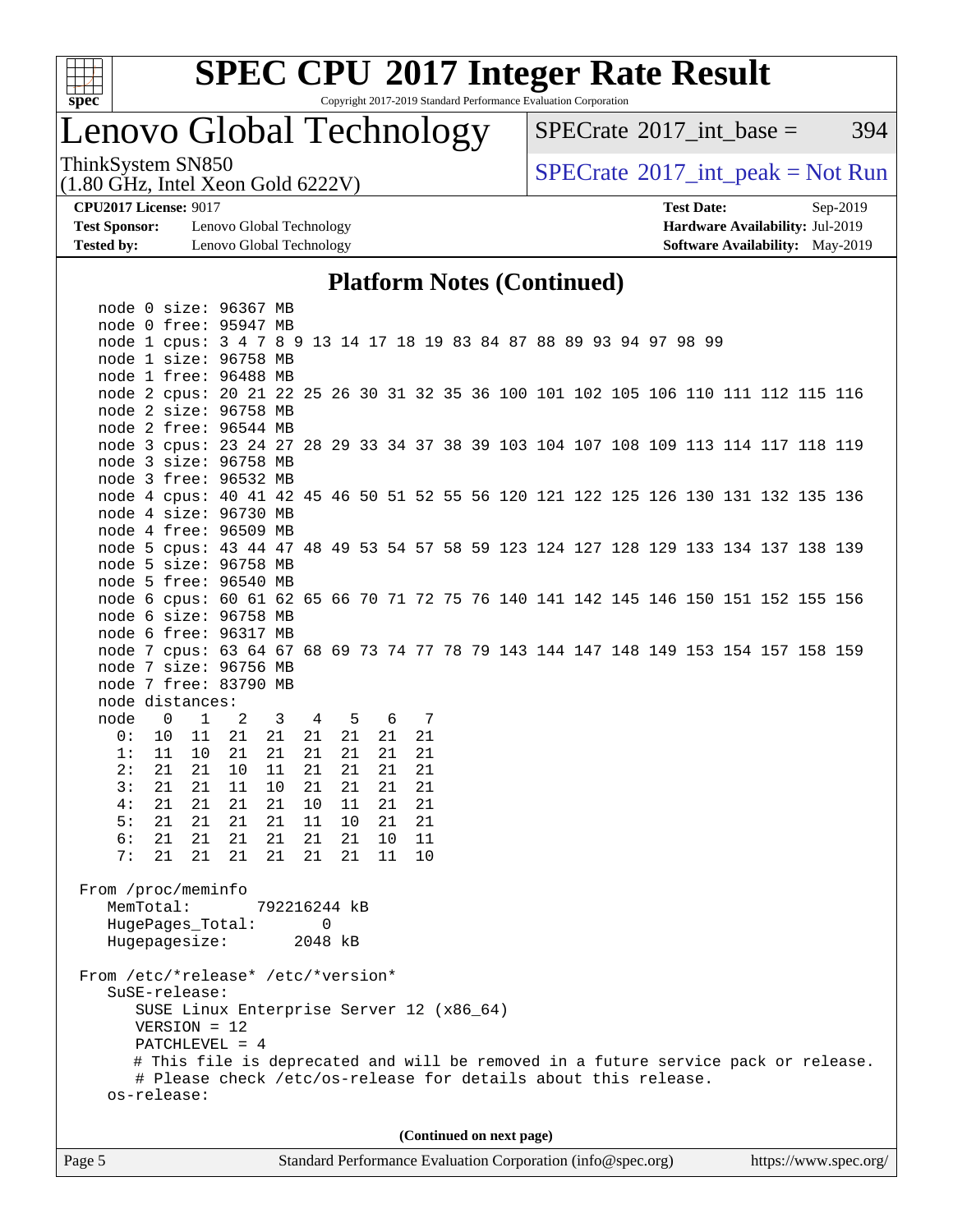

Copyright 2017-2019 Standard Performance Evaluation Corporation

Lenovo Global Technology

 $SPECTate^{\circ}2017$  int base = 394

(1.80 GHz, Intel Xeon Gold 6222V)

ThinkSystem SN850<br>  $\begin{array}{c}\n\text{SPECrate} \textcirc 2017\_int\_peak = Not Run \\
\text{SPECrate} \textcirc 2017\_int\_peak = Not Run\n\end{array}$  $\begin{array}{c}\n\text{SPECrate} \textcirc 2017\_int\_peak = Not Run \\
\text{SPECrate} \textcirc 2017\_int\_peak = Not Run\n\end{array}$  $\begin{array}{c}\n\text{SPECrate} \textcirc 2017\_int\_peak = Not Run \\
\text{SPECrate} \textcirc 2017\_int\_peak = Not Run\n\end{array}$ 

**[Test Sponsor:](http://www.spec.org/auto/cpu2017/Docs/result-fields.html#TestSponsor)** Lenovo Global Technology **[Hardware Availability:](http://www.spec.org/auto/cpu2017/Docs/result-fields.html#HardwareAvailability)** Jul-2019 **[Tested by:](http://www.spec.org/auto/cpu2017/Docs/result-fields.html#Testedby)** Lenovo Global Technology **[Software Availability:](http://www.spec.org/auto/cpu2017/Docs/result-fields.html#SoftwareAvailability)** May-2019

**[CPU2017 License:](http://www.spec.org/auto/cpu2017/Docs/result-fields.html#CPU2017License)** 9017 **[Test Date:](http://www.spec.org/auto/cpu2017/Docs/result-fields.html#TestDate)** Sep-2019

#### **[Platform Notes \(Continued\)](http://www.spec.org/auto/cpu2017/Docs/result-fields.html#PlatformNotes)**

 NAME="SLES" VERSION="12-SP4" VERSION\_ID="12.4" PRETTY\_NAME="SUSE Linux Enterprise Server 12 SP4" ID="sles" ANSI\_COLOR="0;32" CPE\_NAME="cpe:/o:suse:sles:12:sp4"

uname -a:

 Linux linux-uwth 4.12.14-94.41-default #1 SMP Wed Oct 31 12:25:04 UTC 2018 (3090901) x86\_64 x86\_64 x86\_64 GNU/Linux

Kernel self-reported vulnerability status:

 CVE-2017-5754 (Meltdown): Not affected CVE-2017-5753 (Spectre variant 1): Mitigation: \_\_user pointer sanitization CVE-2017-5715 (Spectre variant 2): Mitigation: Indirect Branch Restricted Speculation, IBPB, IBRS\_FW

run-level 3 Sep 14 12:30

 SPEC is set to: /home/cpu2017-1.0.5-ic19.0u4 Filesystem Type Size Used Avail Use% Mounted on tmpfs tmpfs 800G 8.3G 792G 2% /home

 Additional information from dmidecode follows. WARNING: Use caution when you interpret this section. The 'dmidecode' program reads system data which is "intended to allow hardware to be accurately determined", but the intent may not be met, as there are frequent changes to hardware, firmware, and the "DMTF SMBIOS" standard. BIOS Lenovo -[IVE141E-2.30]- 07/02/2019 Memory:

48x Samsung M393A2K43CB2-CVF 16 GB 2 rank 2933, configured at 2400

(End of data from sysinfo program)

#### **[Compiler Version Notes](http://www.spec.org/auto/cpu2017/Docs/result-fields.html#CompilerVersionNotes)**

============================================================================== C  $\vert$  500.perlbench\_r(base) 502.gcc\_r(base) 505.mcf\_r(base) | 525.x264\_r(base) 557.xz\_r(base) ------------------------------------------------------------------------------ Intel(R) C Intel(R) 64 Compiler for applications running on Intel(R)  $64$ , Version 19.0.4.227 Build 20190416 Copyright (C) 1985-2019 Intel Corporation. All rights reserved. ------------------------------------------------------------------------------

**(Continued on next page)**

Page 6 Standard Performance Evaluation Corporation [\(info@spec.org\)](mailto:info@spec.org) <https://www.spec.org/>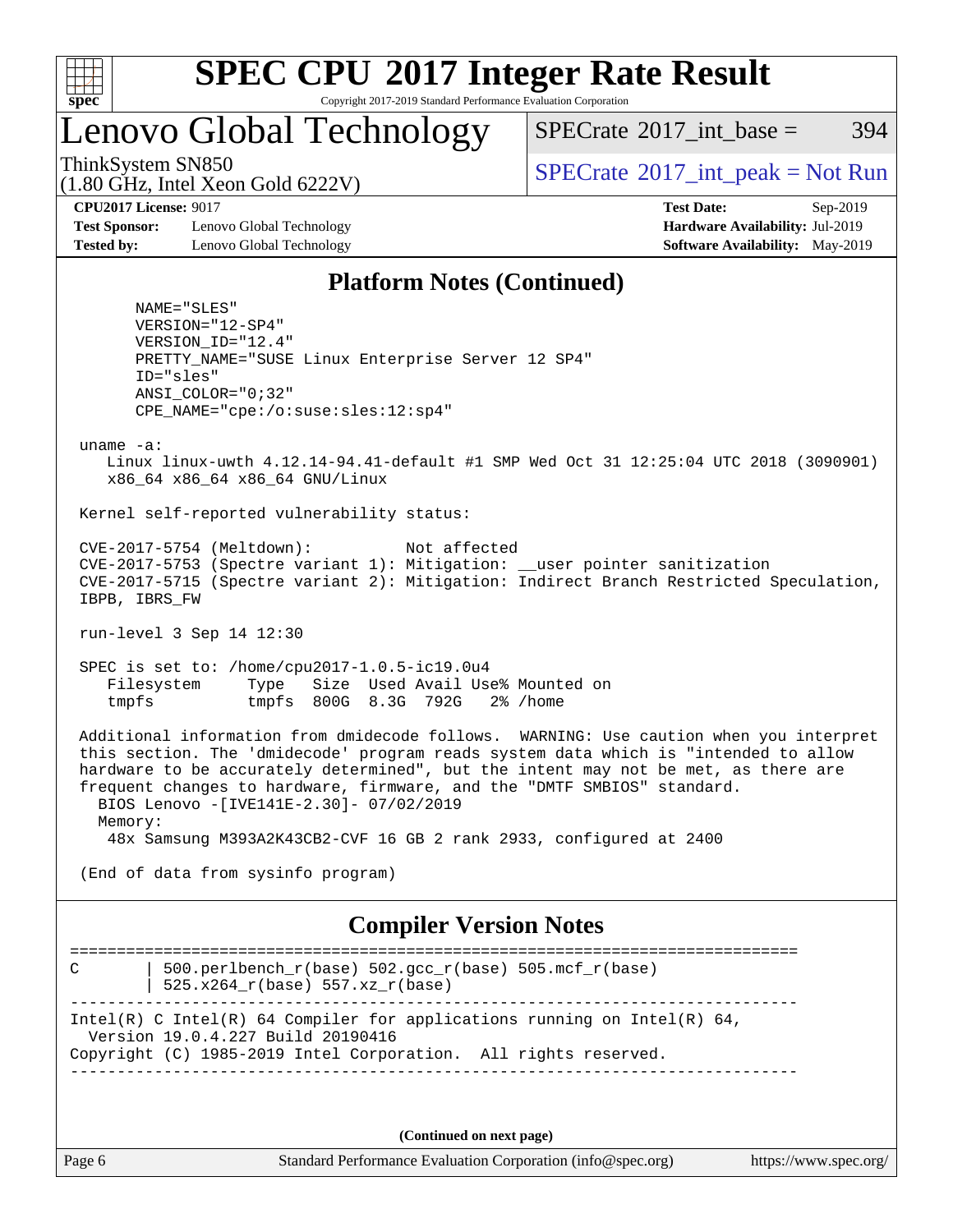

Copyright 2017-2019 Standard Performance Evaluation Corporation

Lenovo Global Technology

 $SPECTate@2017\_int\_base = 394$ 

(1.80 GHz, Intel Xeon Gold 6222V)

ThinkSystem SN850<br>(1.80 GHz, Intel Year Gold 6222V) [SPECrate](http://www.spec.org/auto/cpu2017/Docs/result-fields.html#SPECrate2017intpeak)®[2017\\_int\\_peak = N](http://www.spec.org/auto/cpu2017/Docs/result-fields.html#SPECrate2017intpeak)ot Run

**[Test Sponsor:](http://www.spec.org/auto/cpu2017/Docs/result-fields.html#TestSponsor)** Lenovo Global Technology **[Hardware Availability:](http://www.spec.org/auto/cpu2017/Docs/result-fields.html#HardwareAvailability)** Jul-2019 **[Tested by:](http://www.spec.org/auto/cpu2017/Docs/result-fields.html#Testedby)** Lenovo Global Technology **[Software Availability:](http://www.spec.org/auto/cpu2017/Docs/result-fields.html#SoftwareAvailability)** May-2019

**[CPU2017 License:](http://www.spec.org/auto/cpu2017/Docs/result-fields.html#CPU2017License)** 9017 **[Test Date:](http://www.spec.org/auto/cpu2017/Docs/result-fields.html#TestDate)** Sep-2019

### **[Compiler Version Notes \(Continued\)](http://www.spec.org/auto/cpu2017/Docs/result-fields.html#CompilerVersionNotes)**

| 520.omnetpp $r(base)$ 523.xalancbmk $r(base)$ 531.deepsjeng $r(base)$<br>$C++$<br>$541.$ leela r(base)<br>--------------------------                                                   |
|----------------------------------------------------------------------------------------------------------------------------------------------------------------------------------------|
| Intel(R) $C++$ Intel(R) 64 Compiler for applications running on Intel(R) 64,<br>Version 19.0.4.227 Build 20190416<br>Copyright (C) 1985-2019 Intel Corporation. All rights reserved.   |
| Fortran   548.exchange2 $r(base)$                                                                                                                                                      |
| Intel(R) Fortran Intel(R) 64 Compiler for applications running on Intel(R)<br>64, Version 19.0.4.227 Build 20190416<br>Copyright (C) 1985-2019 Intel Corporation. All rights reserved. |

**[Base Compiler Invocation](http://www.spec.org/auto/cpu2017/Docs/result-fields.html#BaseCompilerInvocation)**

[C benchmarks](http://www.spec.org/auto/cpu2017/Docs/result-fields.html#Cbenchmarks): [icc -m64 -std=c11](http://www.spec.org/cpu2017/results/res2019q4/cpu2017-20190917-18305.flags.html#user_CCbase_intel_icc_64bit_c11_33ee0cdaae7deeeab2a9725423ba97205ce30f63b9926c2519791662299b76a0318f32ddfffdc46587804de3178b4f9328c46fa7c2b0cd779d7a61945c91cd35)

[C++ benchmarks:](http://www.spec.org/auto/cpu2017/Docs/result-fields.html#CXXbenchmarks) [icpc -m64](http://www.spec.org/cpu2017/results/res2019q4/cpu2017-20190917-18305.flags.html#user_CXXbase_intel_icpc_64bit_4ecb2543ae3f1412ef961e0650ca070fec7b7afdcd6ed48761b84423119d1bf6bdf5cad15b44d48e7256388bc77273b966e5eb805aefd121eb22e9299b2ec9d9)

[Fortran benchmarks](http://www.spec.org/auto/cpu2017/Docs/result-fields.html#Fortranbenchmarks): [ifort -m64](http://www.spec.org/cpu2017/results/res2019q4/cpu2017-20190917-18305.flags.html#user_FCbase_intel_ifort_64bit_24f2bb282fbaeffd6157abe4f878425411749daecae9a33200eee2bee2fe76f3b89351d69a8130dd5949958ce389cf37ff59a95e7a40d588e8d3a57e0c3fd751)

### **[Base Portability Flags](http://www.spec.org/auto/cpu2017/Docs/result-fields.html#BasePortabilityFlags)**

 500.perlbench\_r: [-DSPEC\\_LP64](http://www.spec.org/cpu2017/results/res2019q4/cpu2017-20190917-18305.flags.html#b500.perlbench_r_basePORTABILITY_DSPEC_LP64) [-DSPEC\\_LINUX\\_X64](http://www.spec.org/cpu2017/results/res2019q4/cpu2017-20190917-18305.flags.html#b500.perlbench_r_baseCPORTABILITY_DSPEC_LINUX_X64) 502.gcc\_r: [-DSPEC\\_LP64](http://www.spec.org/cpu2017/results/res2019q4/cpu2017-20190917-18305.flags.html#suite_basePORTABILITY502_gcc_r_DSPEC_LP64) 505.mcf\_r: [-DSPEC\\_LP64](http://www.spec.org/cpu2017/results/res2019q4/cpu2017-20190917-18305.flags.html#suite_basePORTABILITY505_mcf_r_DSPEC_LP64) 520.omnetpp\_r: [-DSPEC\\_LP64](http://www.spec.org/cpu2017/results/res2019q4/cpu2017-20190917-18305.flags.html#suite_basePORTABILITY520_omnetpp_r_DSPEC_LP64) 523.xalancbmk\_r: [-DSPEC\\_LP64](http://www.spec.org/cpu2017/results/res2019q4/cpu2017-20190917-18305.flags.html#suite_basePORTABILITY523_xalancbmk_r_DSPEC_LP64) [-DSPEC\\_LINUX](http://www.spec.org/cpu2017/results/res2019q4/cpu2017-20190917-18305.flags.html#b523.xalancbmk_r_baseCXXPORTABILITY_DSPEC_LINUX) 525.x264\_r: [-DSPEC\\_LP64](http://www.spec.org/cpu2017/results/res2019q4/cpu2017-20190917-18305.flags.html#suite_basePORTABILITY525_x264_r_DSPEC_LP64) 531.deepsjeng\_r: [-DSPEC\\_LP64](http://www.spec.org/cpu2017/results/res2019q4/cpu2017-20190917-18305.flags.html#suite_basePORTABILITY531_deepsjeng_r_DSPEC_LP64) 541.leela\_r: [-DSPEC\\_LP64](http://www.spec.org/cpu2017/results/res2019q4/cpu2017-20190917-18305.flags.html#suite_basePORTABILITY541_leela_r_DSPEC_LP64) 548.exchange2\_r: [-DSPEC\\_LP64](http://www.spec.org/cpu2017/results/res2019q4/cpu2017-20190917-18305.flags.html#suite_basePORTABILITY548_exchange2_r_DSPEC_LP64) 557.xz\_r: [-DSPEC\\_LP64](http://www.spec.org/cpu2017/results/res2019q4/cpu2017-20190917-18305.flags.html#suite_basePORTABILITY557_xz_r_DSPEC_LP64)